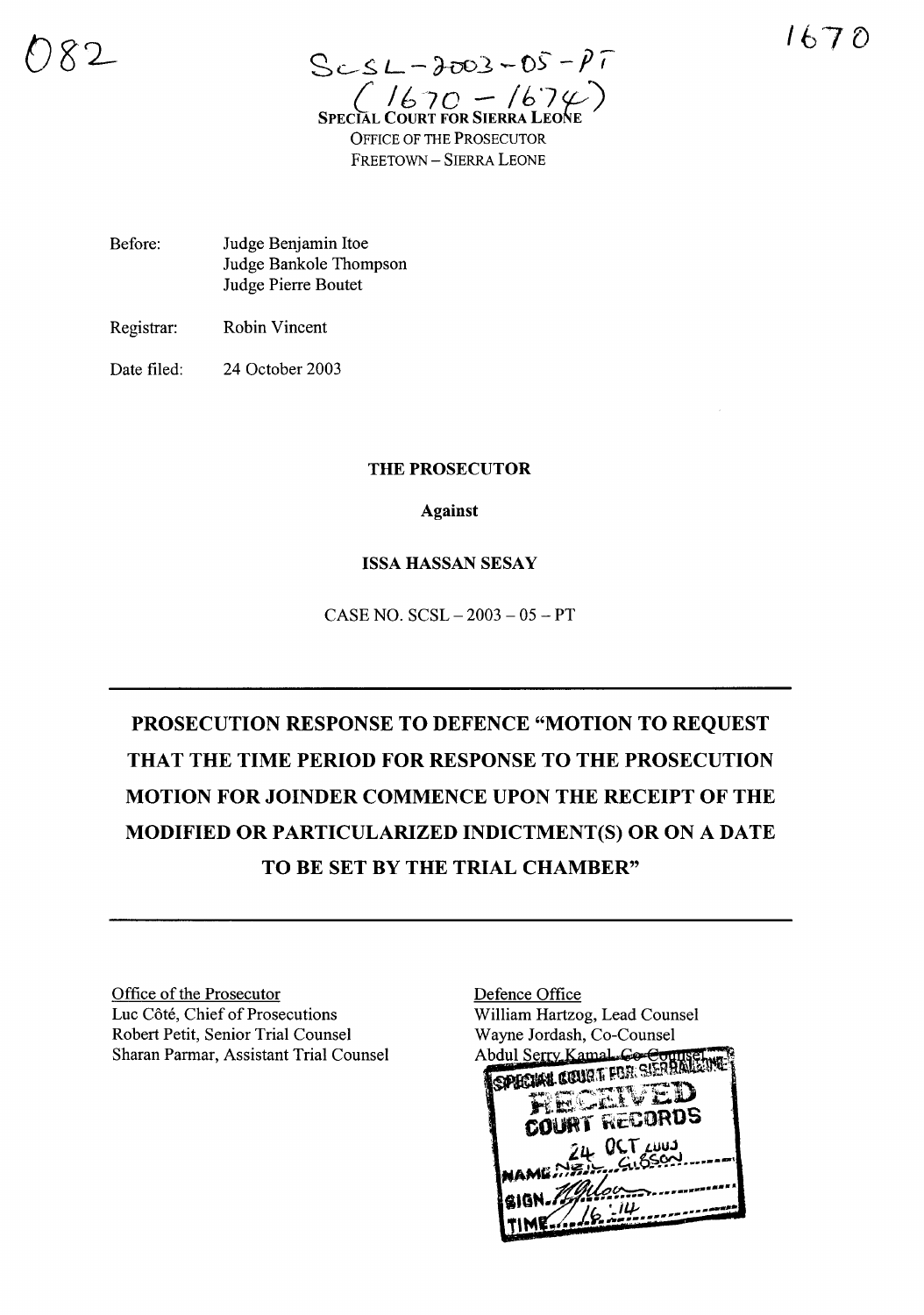SPECIAL COURT FOR SIERRA LEONE OFFICE OF THE PROSECUTOR FREETOWN - SIERRA LEONE

#### THE PROSECUTOR

Against

#### ISSA HASSAN SESAY

CASE NO.  $SCSL - 2003 - 05 - PT$ 

# PROSECUTION RESPONSE TO DEFENCE "MOTION TO REQUEST THAT THE TIME PERIOD FOR RESPONSE TO THE PROSECUTION MOTION FOR JOINDER COMMENCE UPON THE RECEIPT OF THE MODIFIED OR PARTICULARIZED INDICTMENT(S) OR ON A DATE TO BE SET BY THE TRIAL CHAMBER"

#### INTRODUCTION

1. The Prosecution files this Response to the Defence "Motion to Request that the Time Period for Response to the Prosecution Motion for Joinder Commence Upon the Receipt of the Modified or Particularized Indictment(s) or on a Date to be Set by the Trial Chamber" (the "Defence Motion") filed 20 October 2003 on behalf of Issa Hassan Sesay (the "Accused"), in relation to the Prosecution "Motion for Joinder" filed 9 October 2003 (the "Prosecution Motion"). In the Defence Motion, the Defence:

a) observes that a "Decision and Order on the Defence Motion on Form of the Indictment" (the "Order") rendered by the Trial Chamber on 13 October 2003, ruled that the Prosecution must file either an amended Indictment or Bill of Particulars within 21 days of the Order in relation to usage of the phrase "but not limited to those events", or simply delete the phrase from the Indictment;

/671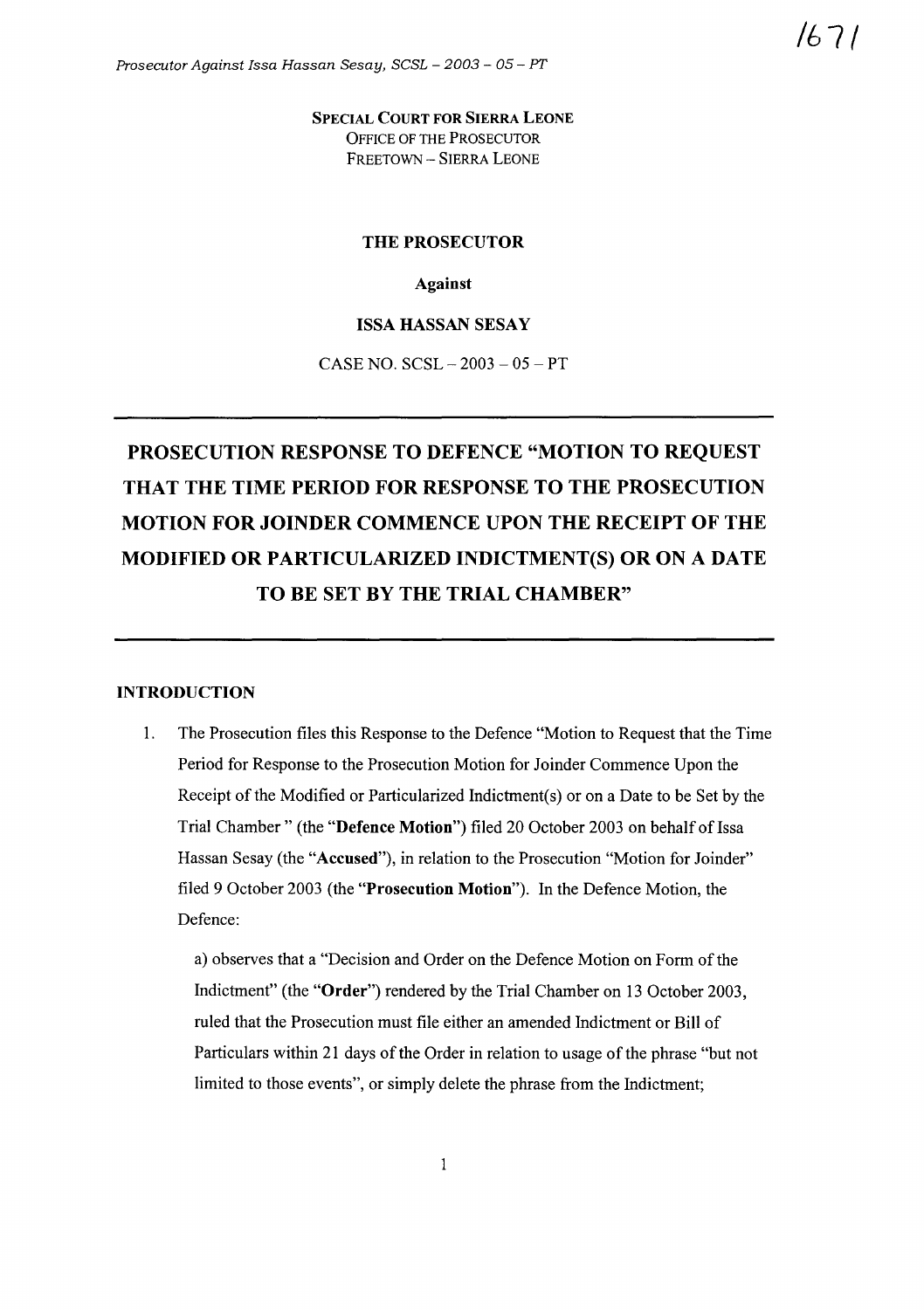b) argues that consequently, the Defence is not in a position to respond to the Prosecution Motion for Joinder until receipt of either an amended Indictment or Bill of Particulars (See paragraph 7 of the Defence Response).

c) further argues that the Defence is unable to verify whether in fact the indictments are identical as asserted by the Prosecution and therefore can not respond to the Prosecution Motion until any potential defence motion on form of the indictment is filed by any other accused sought to be joined, which may also result in an amended Indictment or Bill of Particulars (See paragraph 8 of the Defence Response); therefore

d) requests that the Trial Chamber suspend the time limits prescribed under Rule 7(C) respecting a response by the Defence to the Prosecution Motion until a particularized indictment is received; and

e) reserves the right to make further motions for delay in response to the Prosecution Motion following receipt of the said amendments or Bill of Particulars pursuant to the Order.

## ARGUMENT

## I. Procedural Matters

- 2. The Prosecution notes that the Defence Motion was filed 20 October 2003 in lieu of filing a Defence response to the Prosecution Motion, which was due 20 October 2003. The arguments raised by the Defence in the current Motion in fact flow from arguments raised in an earlier Defence Motion on Form of the Indictment, filed 23 June 2003, for which the Order was rendered 13 October 2003 - seven days prior to the filing of the current Defence Motion.
- 3. The Prosecution further notes that the Defence Motion is the fourth request for an extension of time thus far filed by Defence Counsel for the Accused.

## II. Amended Indictment or **Bill** of Particulars not necessary to the determination of Prosecution Motion for Joinder

4. As held by the Trial Chamber, a party seeking an extension of time must demonstrate "exceptional circumstances or good cause".<sup>1</sup> The Prosecution submits

I See *The Prosecutor v. Kallon,* SCSL-2003-07-PT, "Order on the Defence Application for Extension ofTime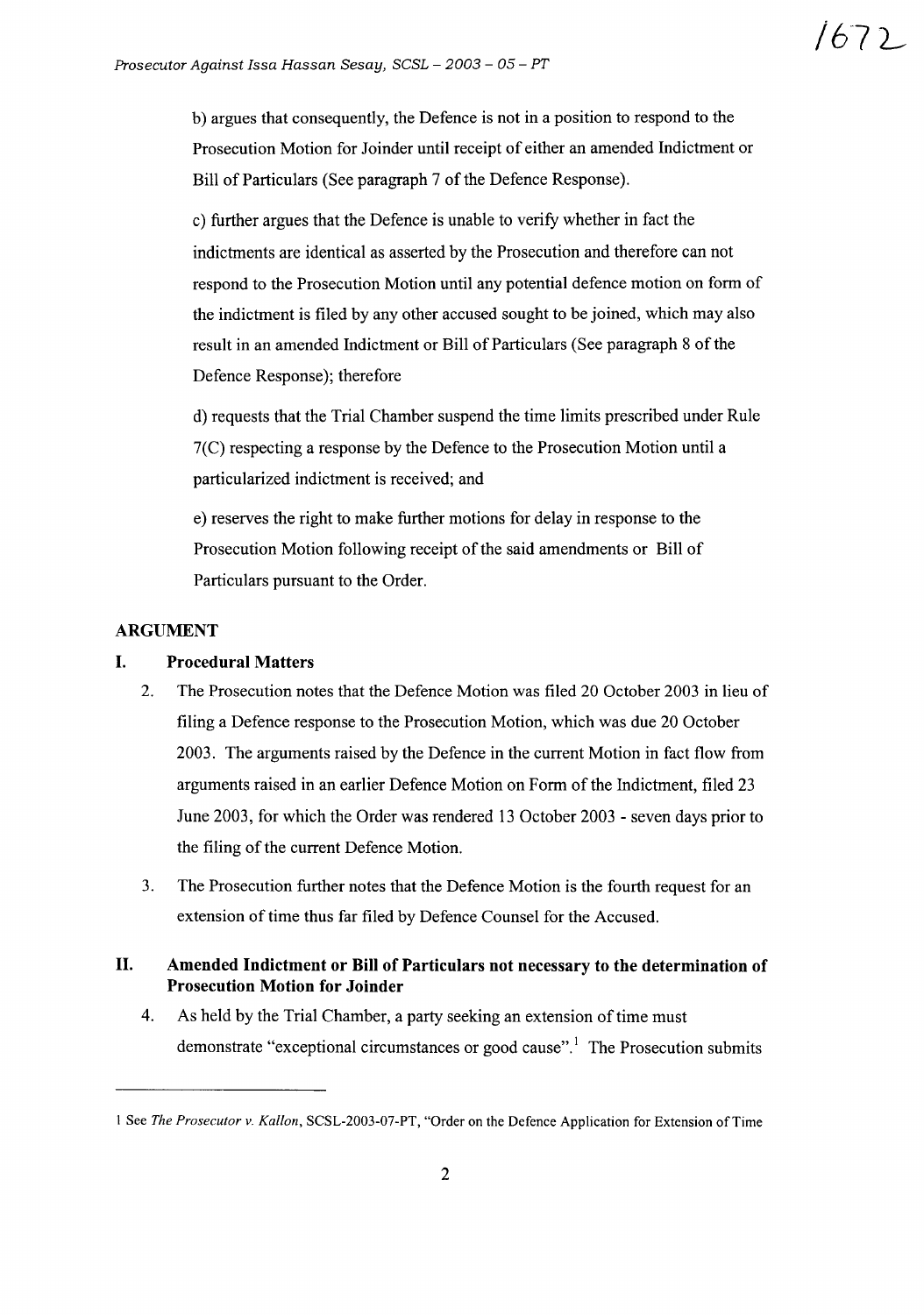**/67,};;**

that receipt by the Defence of the amended Indictment or Bill of Particulars, pertaining to either the Sesay Indictment or potentially any other indictment, is not necessary to respond to the Prosecution Motion for Joinder and therefore does not constitute good cause to warrant delay in the deliberation of the Prosecution Motion.

- 5. In the Defence Motion, the Defence relies upon the definition of a "same transaction" to require their consideration of all events in a Bill of Particulars or amended indictment in order to answer the Prosecution Motion (see paragraphs 6 and 7 ofthe Defence Motion). As noted in paragraph 24 ofthe Prosecution Motion for Joinder, the indictments are essentially identical against each accused, in particular the charges laid. The Prosecution submits that the Order does not affect the bulk of the facts alleged to be the basis for the common transaction and that any elaboration thereof does not affect consideration of the Prosecution Motion.
- 6. Furthermore, paragraphs  $23 29$  of the Prosecution Motion highlight practical considerations as to how a joint trial serves the interest of justice given that the case brought against each accused is based upon the same body of evidence considerations which are independent of any finding by the Trial Chamber as to whether such charges and crimes may be found in need of elaboration by the Prosecution.

## **III. Hypothetical Motions on Form of the Indictment Not Relevant to Response to Prosecution Motion for Joinder**

- 7. The Prosecution further submits that the Defence argument that the Prosecution Motion be delayed pending the potential motions by other accused challenging the form of their respective indictments is in fact premature and not warranted.
- 8. This request by the Defence is based upon hypothetical motions brought by the other accused sought to be joined (See paragraph 8 of the Defence Motion). The Prosecution notes that the "Decision and Order on Defence Preliminary Motion for Defects in the Form of the Indictment", dated 13 October 2003, of the Trial Chamber upholding the Indictment for Issa Sesay, held *inter alia* that the indictment as it

to file Reply to Prosecution Response to Preliminary Motions", 24 June 2003; *The Prosecutor v. Brima,* SCSL-2003-06-PT, "Decision on the Application for Extension ofTime for Leave To Be Granted To File Defence Motion To Appeal Against The Decision Refusing An Application For a Writ of*Habeas Corpus",* 15 October 2003.